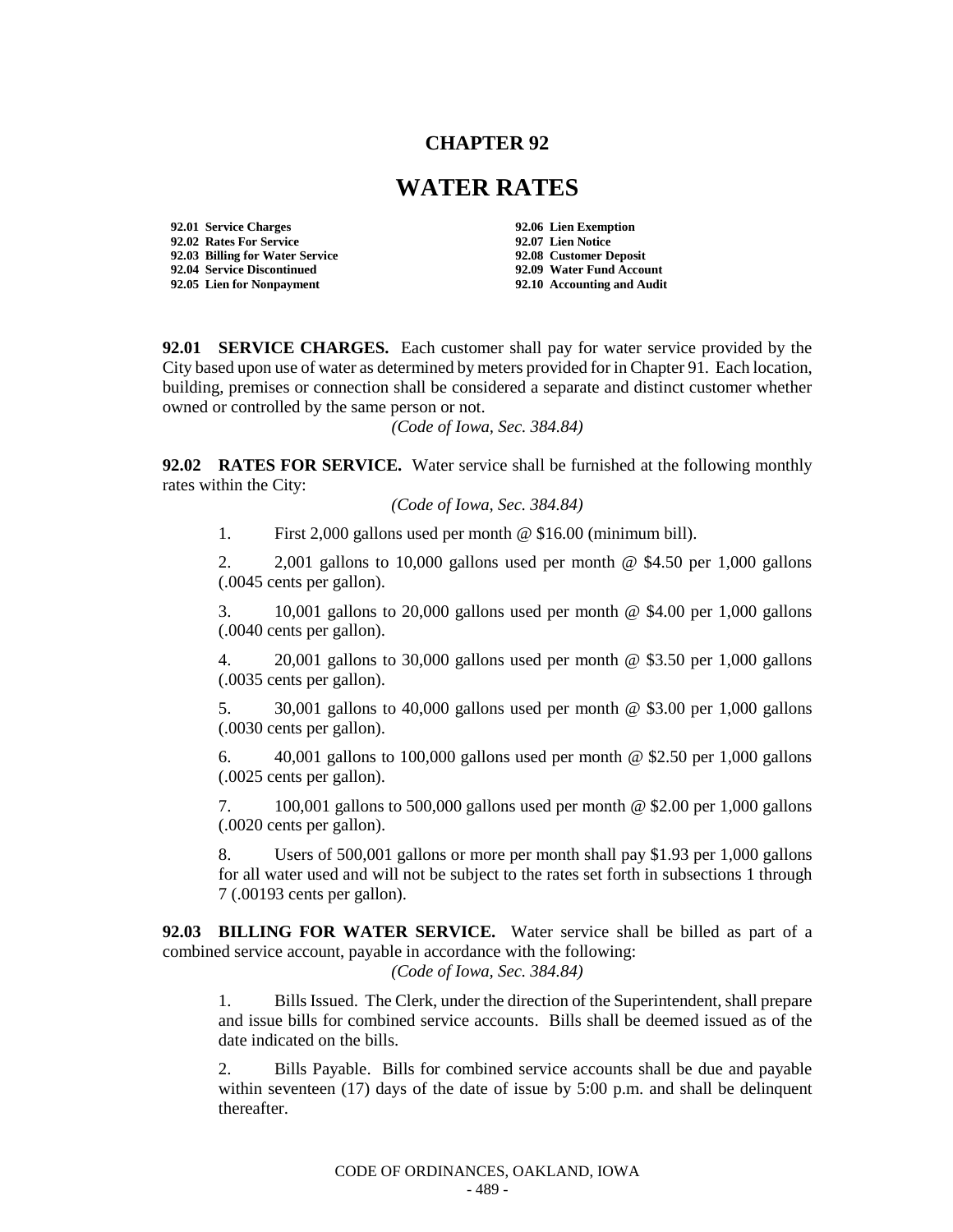3. Late Payment Penalty. Bills not paid when due shall be considered delinquent. A late payment penalty of ten dollars (\$10.00) shall be added to each delinquent bill.

**92.04 SERVICE DISCONTINUED.** Water service to delinquent customers shall be discontinued or disconnected in accordance with the following:

*(Code of Iowa, Sec. 384.84)*

1. Notice. The Clerk, under the direction of the Superintendent, shall notify each delinquent customer that service will be discontinued or disconnected if payment of the combined service account, including late payment charges, is not received by the date specified in the Utilities Shut-Off Notice. Such notice shall be sent by ordinary mail to the customer in whose name the delinquent charges were incurred and shall inform the customer of the nature of the delinquency and afford the customer the opportunity for a hearing prior to the discontinuance or disconnection. An account with no prior delinquency at any time during the past year shall be sent a Reminder Notice first, followed by a Utilities Shut-Off Notice if payment, including late payment charges, is not received by the date specified in the Reminder Notice.

2. Notice to Landlords. If the customer is a tenant, and if the owner or landlord of the property or premises has made a written request for notice, the notice of delinquency shall also be given to the owner or landlord. If the customer is a tenant and requests a change of name for service under the account, such request shall be sent to the owner or landlord of the property if the owner or landlord has made a written request for notice of any change of name for service under the account to the rental property.

3. Hearing. If a hearing is requested by noon of the day preceding the shut off, the Mayor shall conduct an informal hearing and shall make a determination as to whether the discontinuous or disconnection is justified. The customer has the right to appeal the Mayor's decision to the Council, and if the Council finds that disconnection or disconnected is justified, then such disconnection or disconnected shall be made, unless payment has been received.

4. Fees. A turn-off fee of twenty-five dollars (\$25.00) shall be charged for turning off the water service and a turn-on fee of \$25.00 shall be charged before service is restored to a delinquent customer. No fee shall be charged for the usual or customary trips in the regular changes in occupancies of property.

**92.05 LIEN FOR NONPAYMENT.** The owner of the premises served and any lessee or tenant thereof shall be jointly and severally liable for water service charges to the premises. Water service charges remaining unpaid and delinquent shall constitute a lien upon the property or premises served and shall be certified by the Clerk to the County Treasurer for collection in the same manner as property taxes.

*(Code of Iowa, Sec. 384.84)* 

## **92.06 LIEN EXEMPTION.**

*(Code of Iowa, Sec. 384.84)*

1. Water Service Exemption. The lien for nonpayment shall not apply to charges for water service to a residential or commercial rental property where water service is separately metered and the rates or charges for the water service are paid directly to the City by the tenant, if the landlord gives written notice to the City that the property is residential or commercial rental property and that the tenant is liable for the rates or charges. The City may require a deposit not exceeding the usual cost of ninety (90) days of such services to be paid to the City. When the tenant moves from the rental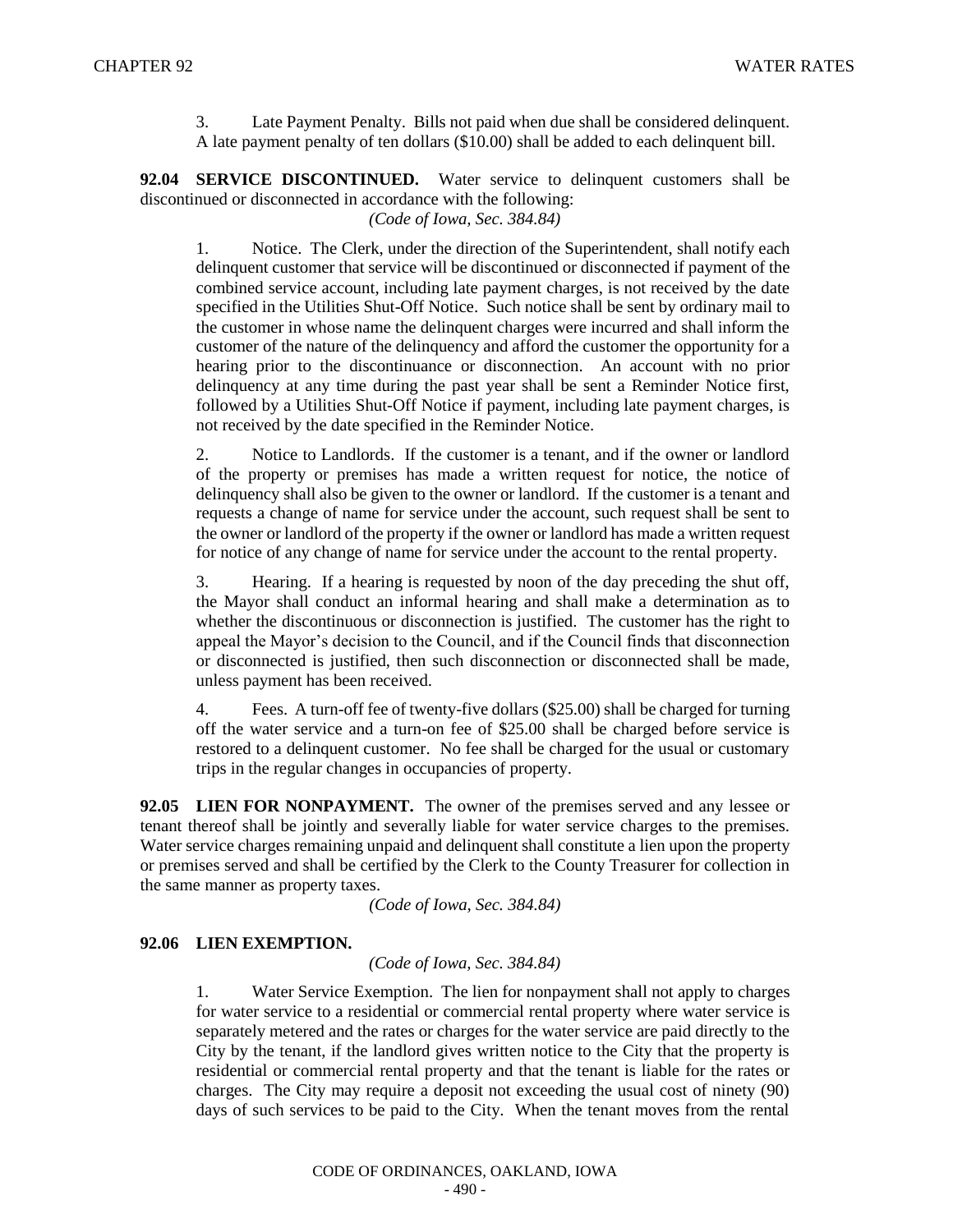property, the City shall refund the deposit if all service charges are paid in full. The lien exemption does not apply to delinquent charges for repairs related to any of the services.

2. Other Service Exemption. The lien for nonpayment shall also not apply to the charges for any of the services of sewer systems, storm water drainage systems, sewage treatment, solid waste collection, and solid waste disposal for a residential rental property where the charge is paid directly to the City by the tenant, if the landlord gives written notice to the City that the property is residential rental property and that the tenant is liable for the rates or charges for such service. The City may require a deposit not exceeding the usual cost of ninety (90) days of such services to be paid to the City. When the tenant moves from the rental property, the City shall refund the deposit if all service charges are paid in full. The lien exemption does not apply to delinquent charges for repairs related to any of the services.

3. Written Notice. The landlord's written notice shall contain the name of the tenant responsible for charges, the address of the residential or commercial rental property that the tenant is to occupy, and the date that the occupancy begins. Upon receipt, the City shall acknowledge the notice and deposit. A change in tenant for a residential rental property shall require a new written notice to be given to the City within thirty (30) business days of the change in tenant. A change in tenant for a commercial rental property shall require a new written notice to be given to the City within ten (10) business days of the change in tenant. A change in the ownership of the residential rental property shall require written notice of such change to be given to the City within thirty (30) business days of the completion of the change of ownership. A change in the ownership of the commercial rental property shall require written notice of such change to be given to the City within ten (10) business days of the completion of the change of ownership.

4. Mobile Homes, Modular Homes, and Manufactured Homes. A lien for nonpayment of utility services described in subsections 1 and 2 of this section shall not be placed upon a premises that is a mobile home, modular home, or manufactured home if the mobile home, modular home, or manufactured home is owned by a tenant of and located in a mobile home park or manufactured home community and the mobile home park or manufactured home community owner or manager is the account holder, unless the lease agreement specifies that the tenant is responsible for payment of a portion of the rates or charges billed to the account holder.

**92.07 LIEN NOTICE.** A lien for delinquent water service charges shall not be certified to the County Treasurer unless prior written notice of intent to certify a lien is given to the customer in whose name the delinquent charges were incurred. If the customer is a tenant and if the owner or landlord of the property or premises has made a written request for notice, the notice shall also be given to the owner or landlord. The notice shall be sent to the appropriate persons by ordinary mail not less than thirty (30) days prior to certification of the lien to the County Treasurer.

## *(Code of Iowa, Sec. 384.84)*

**92.08 CUSTOMER DEPOSITS.** A deposit of fifty dollars (\$50.00) for owner-occupied homes and commercial establishments is required to be made before water services will be established. A deposit of one hundred dollars (\$100.00) for all other users is required to be made before water service will be established. The Clerk shall keep all water deposits in the Water Fund Account. Water deposits may be used to offset any delinquent water bills and will